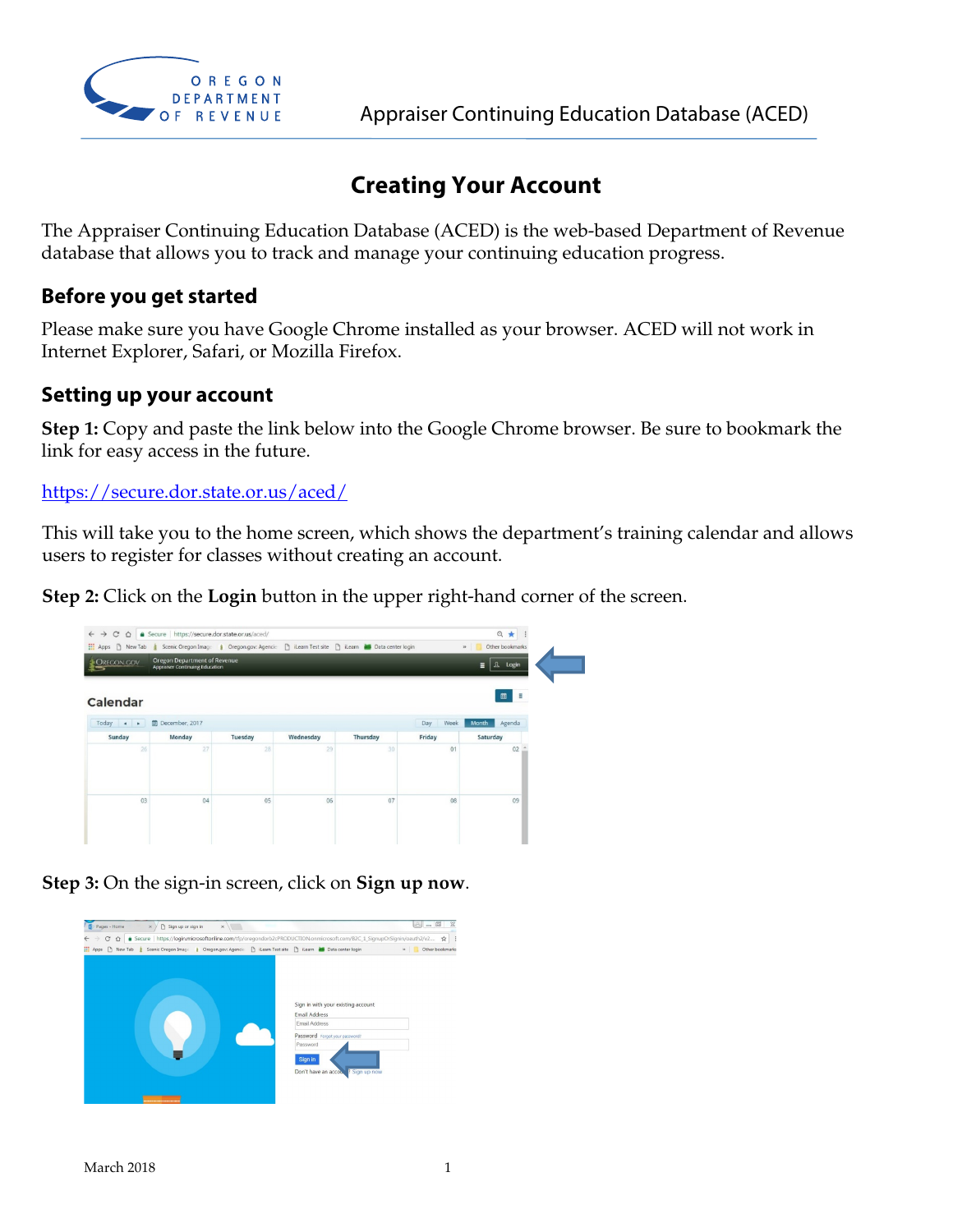

**Step 4:** If you work for a county or the department enter your work email address. Otherwise, enter the email address you wish to use for your account.

Enter your email address and click **Send verification code**. A verification code will be sent to your email.



**Step 5:** Once you receive your verification code, enter it and click on **Verify Code**. Complete the rest of the information on the screen, then click **Create**.



*Note: For "Surname," enter your last name and for "Given Name" enter your first name.*

March 2018 2